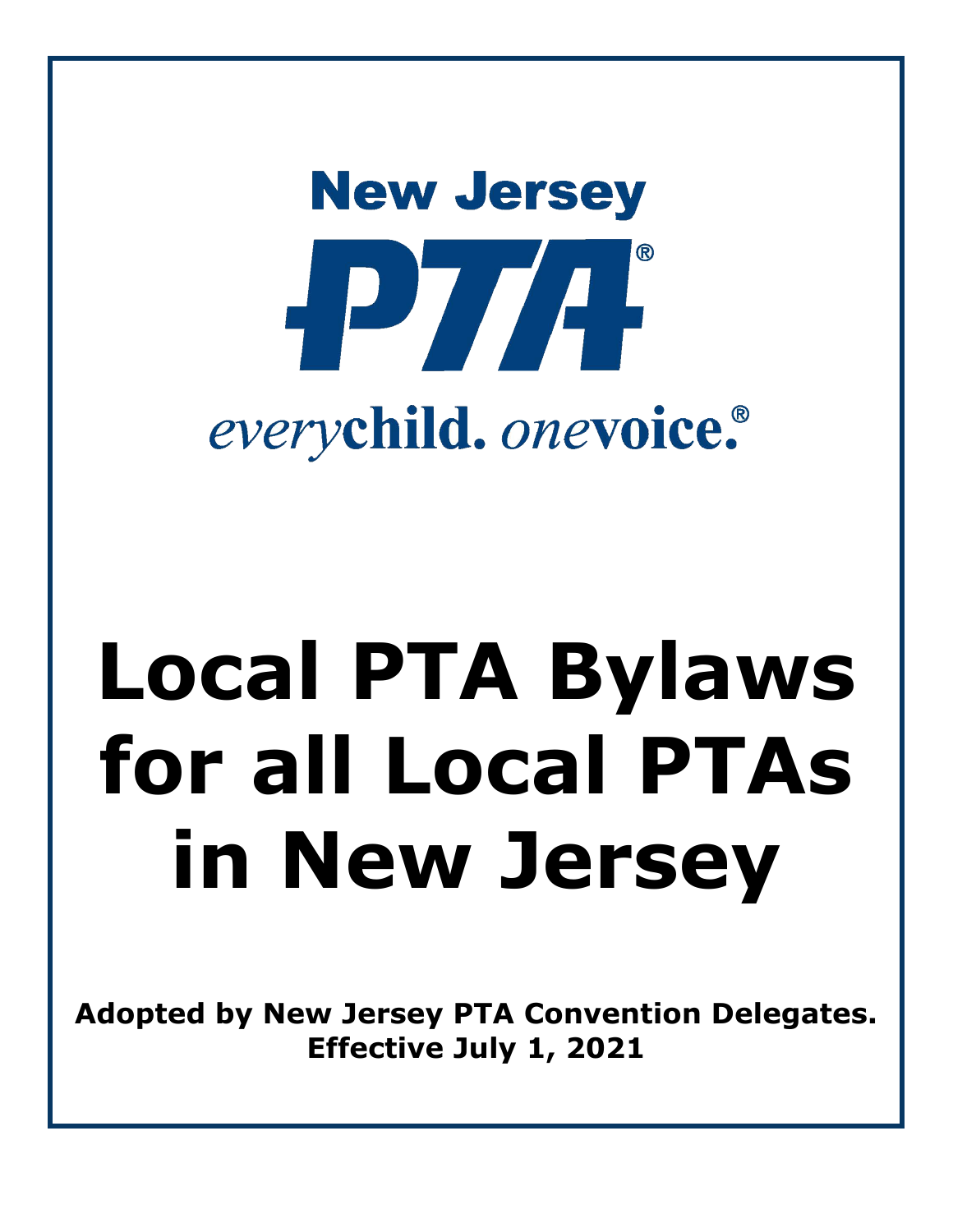### **Table of Contents**

| <u>Article #</u>        | <b>Article Title</b>                  | <u>Page</u>    |
|-------------------------|---------------------------------------|----------------|
|                         | Preamble                              | $\overline{2}$ |
| Article I               | Name                                  | $\overline{2}$ |
| Article II              | Purposes                              | $\overline{2}$ |
| Article III             | Principles                            | $\overline{2}$ |
| Article IV              | <b>Constitutent Associations</b>      | $\overline{2}$ |
| Article V               | Membership and Dues                   | $\overline{2}$ |
| Article VI              | Relationship with                     |                |
|                         | National PTA & New Jersey PTA         | 3              |
| Article VII             | Structure of this PTA                 | 3              |
| <b>Article VIII</b>     | Nominating Committee -                |                |
|                         | <b>Election and Duties</b>            | 3              |
| Article IX              | Officers - Qualifications, Elections, |                |
|                         | Term of Office, Officer Vacancies,    |                |
|                         | and Removal                           | 4              |
| Article X               | <b>Officer Duties</b>                 | 5              |
| Article XI              | Committees                            | 6              |
| Article XII             | Meetings and Quroum                   | 6              |
| <b>Article XIII</b>     | New Jersey PTA Annual Meeting         | 7              |
| Article XIV             | <b>Dissolution</b>                    | 7              |
| <b>Article XV</b>       | <b>Standards of Affiliation</b>       |                |
|                         | Requirements of this PTA              | 8              |
| Article XVI Fiscal Year |                                       | 8              |
|                         | Article XVII Parliamentary Authority  | 8              |
|                         | <b>Article XVIII Amendments</b>       | 8              |
| Appendix                |                                       | 8              |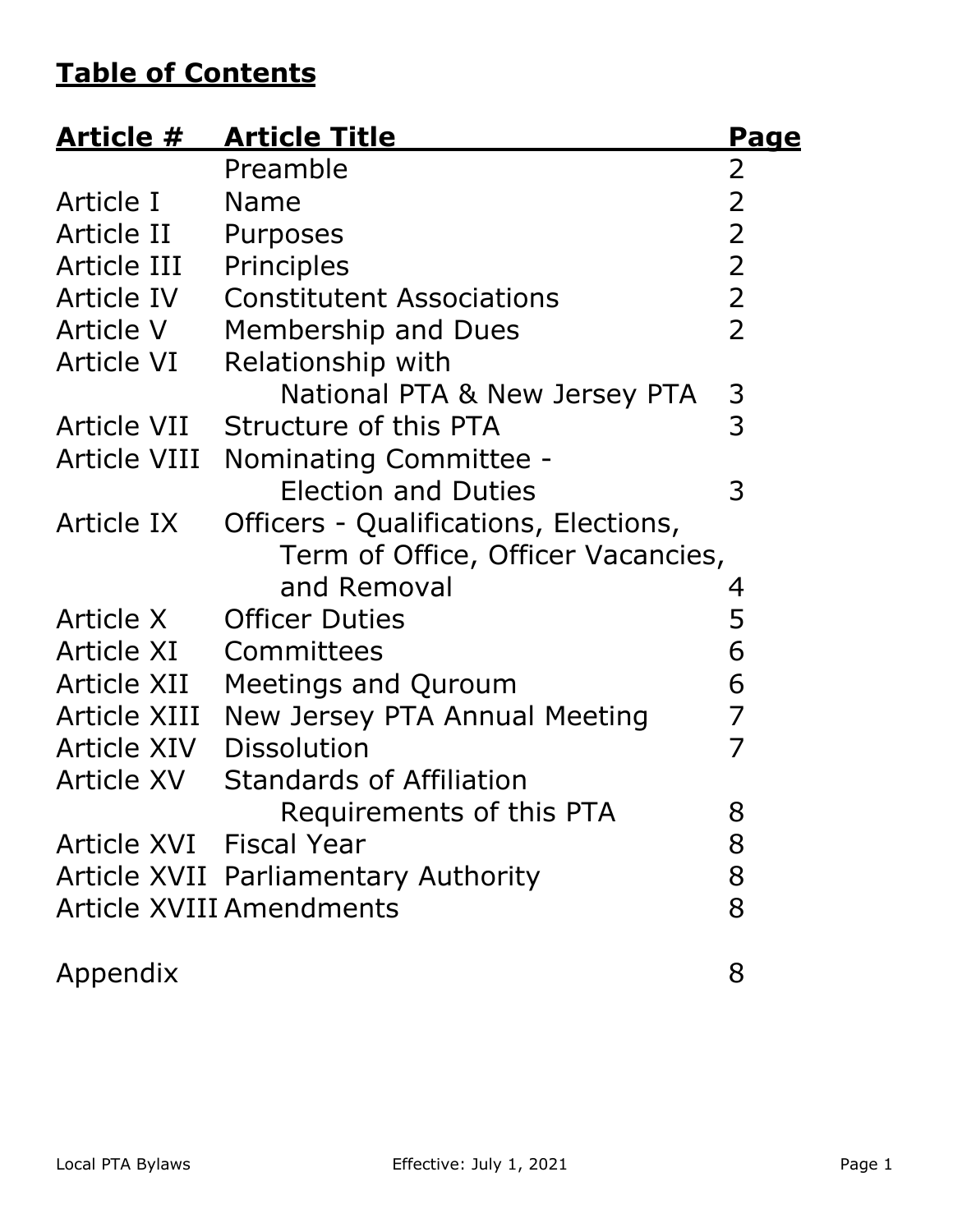#### **Local PTA Bylaws -**

#### *for all Local PTAs affiliated with the New Jersey Congress of Parents and Teachers, Inc. (New Jersey PTA)*

#### **Preamble**

The governing documents of Local PTAs include these generic Local PTA Bylaws and a supplement of Standing Rules for each Local PTA. These bylaws and standing rules may not conflict with the bylaws of New Jersey PTA or National PTA.

#### **Article I: Name**

The name of this PTA is

#### **Article II: Purposes**

The purposes of this PTA, in common with those of the New Jersey PTA and National PTA, are:

- A. To promote the welfare of children and youth in home, school, places of worship, and throughout the community;
- B. to raise the standards of home life;
- C. to advocate for laws that further the education, physical and mental health, welfare, and safety of children and youth;
- D. to promote the collaboration and engagement of families and educators in the education of children and youth;
- E. to engage the public in united efforts to secure the physical, mental, emotional, spiritual, and social well-being of all children and youth; and
- F. to advocate for fiscal responsibility regarding public tax dollars in public education funding.

#### **Article III: Principles**

The basic principles of this PTA shall be those of New Jersey PTA & National PTA. *(See Appendix)*

#### **Article IV: Tax-Exempt Status of this PTA**

This PTA derives its tax-exempt status, under the IRS ruling Section 501(c)3, via the New Jersey PTA's IRS group exemption.

#### **Article V: Membership and Dues**

**Section 1:** Each member of this Local PTA will pay annual dues as determined by this PTA's Board of Directors and approved by the General Membership of this PTA and stated in their Standing Rules. The Local PTA dues amount will include the portion payable to National PTA as determined by National PTA and the portion payable to New Jersey PTA as approved at a New Jersey PTA Annual Meeting.

**Section 2:** Membership in this Local PTA will be open, without discrimination, to anyone who supports the mission and purposes of National PTA, New Jersey PTA, and this PTA, and has paid dues required by this Local PTA.

**Section 3:** Each member of this Local PTA is a member of National PTA and of New Jersey PTA, by which this Local PTA is chartered and is entitled to all the benefits of membership.

**Section 4:** This PTA will conduct an annual enrollment of members but may admit individuals to the membership at any time.

**Section 5:** The PTA membership year will run from July 1st through June 30th.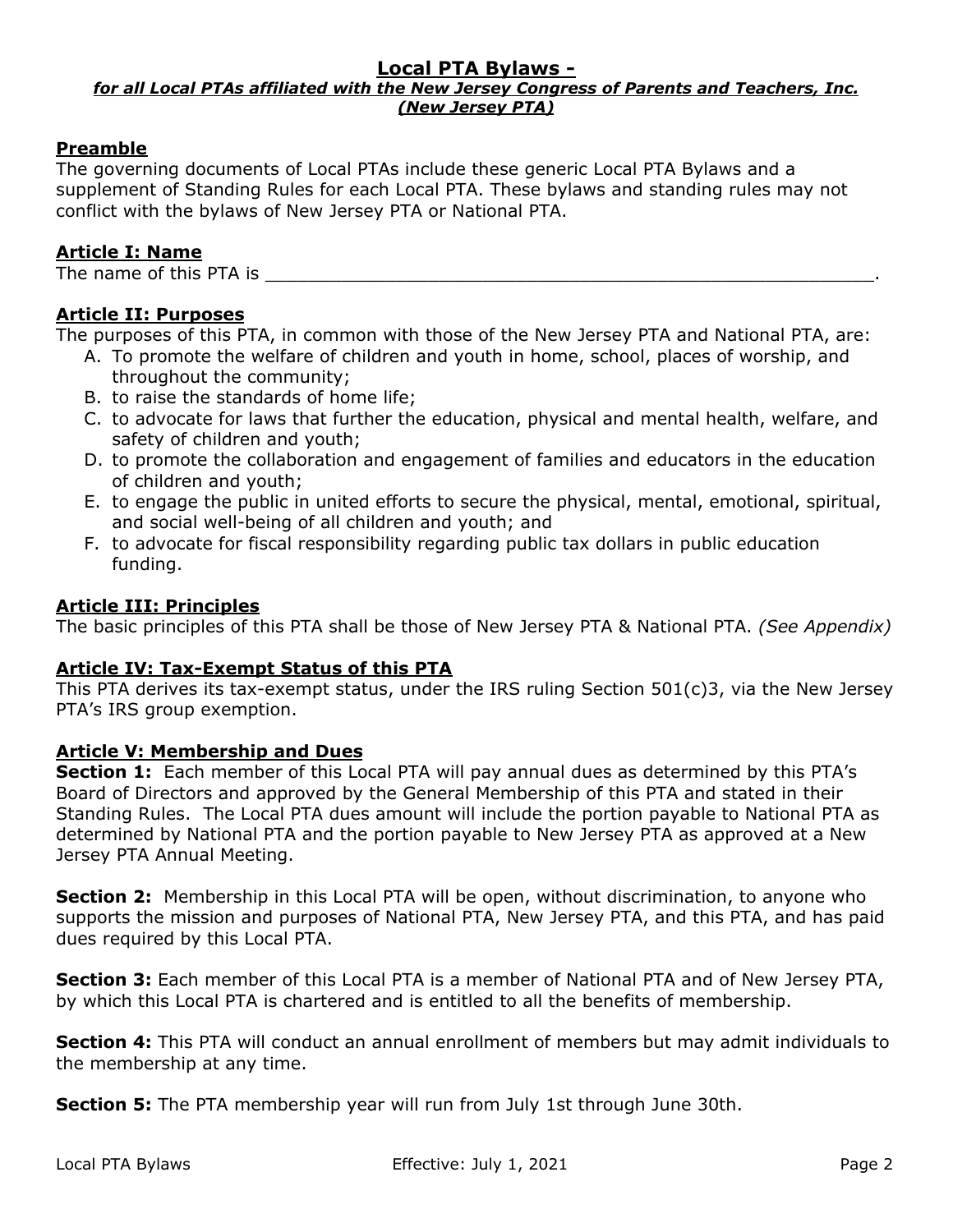**Section 6:** The Treasurer of each Local PTA will send both state and national portions of each members' dues to the New Jersey PTA office by the 15th of each month starting August 15th.

**Section 7:** An individual must be a paid member at least 15 days before being eligible to vote on any matters of this PTA.

**Section 8:** New Jersey PTA Honorary Life Members will be those upon whom the New Jersey PTA Honorary Life Membership has been conferred. New Jersey PTA Honorary Life Members may become a voting member of this Local PTA upon paying current dues to this PTA.

#### **Article VI: Relationship with National PTA and New Jersey PTA**

**Section 1:** This PTA will be organized and chartered under the authority of the New Jersey PTA in the area in which the Local PTA functions, in conformity with such rules and regulations, not in conflict with the National PTA bylaws, nor conflict with New Jersey PTA bylaws.

**Section 2:** A Local PTA considered in good standing with New Jersey PTA is required to:

- A. Adhere to the purposes and principles outlined in Articles II and III of these bylaws.
- B. Adhere to the requirements outlined in the New Jersey PTA Local PTA Standards of Affiliation (As per Article XV of these bylaws).
- C. Fulfill other criteria as may be prescribed by New Jersey PTA.

**Section 3:** Any amendments to these Local PTA bylaws, approved at a New Jersey PTA Annual Meeting, will take effect 60 days after the New Jersey PTA Annual Meeting. This PTA will promptly incorporate such amendments to these bylaws.

**Section 4:** All permanent records, including financial records of this PTA, will be, at all reasonable times, open to inspection by an authorized representative of the New Jersey PTA or when directed by the Committee on State and Constituent Divisions Relationships, by a duly authorized representative of the New Jersey PTA.

#### **Article VII: Structure of this PTA**

**Section 1:** The General Membership of this PTA is comprised of all paid members of this PTA, including those who are members of this PTA's Board of Directors.

**Section 2: Board of Directors**- The Board of Directors of this PTA consists of the elected Officers and the Chair of each Standing Committee. The duties of the Board of Directors:

- A. To transact necessary business in the intervals between association meetings.
- B. To approve the plans of work of the Standing Committees.
- C. To approve the appointment of the Financial Review Committee.
- D. To submit the budget for adoption by the General Membership.
- E. To create and review standing rules and to present standing rules to the General Membership for approval annually.

#### **Article VIII: Nominating Committee - Election and Duties**

**Section 1:** A Nominating Committee must be elected at a General Membership meeting by the end of December. At least three members (must be an odd number) and one alternate shall be elected to the Nominating Committee. Any current member, excluding the current PTA President, is eligible to serve on the Nominating Committee. The Committee shall elect its Chair.

#### **Section 2:** Duties of the Nominating Committee are:

A. The Nominating Committee will solicit from the General Membership, via any communication process available for this PTA's use, nominees for the open Officer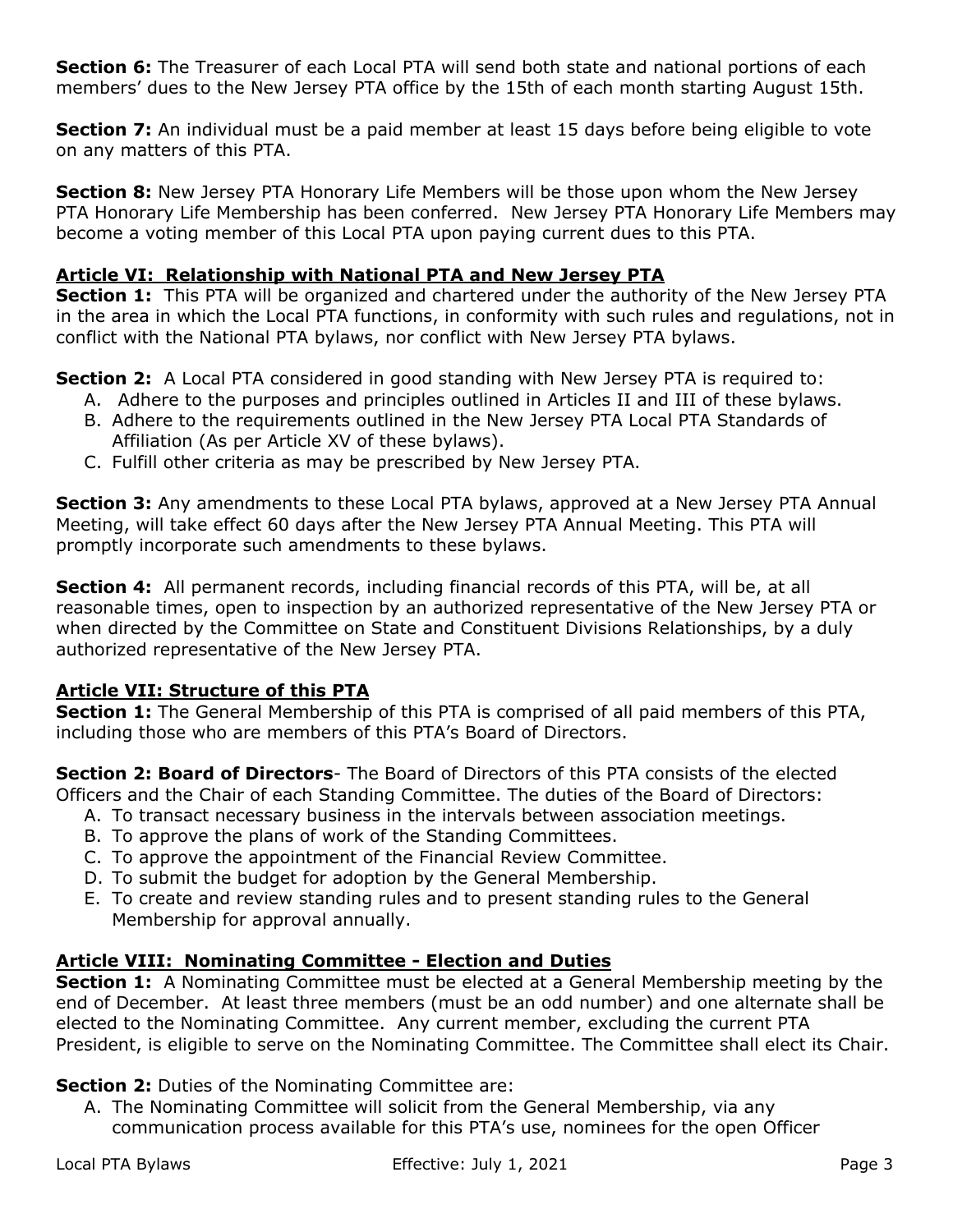positions.

- B. The Nominating Committee will evaluate all possible nominees and will choose one qualified nominee for each officer position. (Nominating Committee members can be considered for nomination.)
- C. The Nominating Committee must obtain written consent from all nominees.
- D. All nominees must be members of this PTA at the time of written consent to their nomination.
- E. When the slate is confirmed, the Nominating Committee, as a courtesy, will inform the PTA President of the slate.
- F. The Nominating Committee must inform the General Membership of the slate and instruct the General Membership on running from the floor. The Nominating Committee must send out this information at least 30 days before the General Membership meeting at which the election will be held.
- G. Members who wish to run from the floor must submit a letter of intent to run at least 20 calendar days before the election meeting. The letter must be submitted to the President, Secretary, and Nominating Committee Chair.
- H. When the slate is unopposed, the election will be by a voice vote. When there is a contested election, a ballot vote will be taken. A majority vote is required for election.

#### *Please refer to the New Jersey PTA Local PTA Resources Hub for detailed information on the nominating and election process.*

#### **Article IX: Officers - Qualifications, Elections, Term of Office, Officer Vacancies, and Removal**

**Section 1: Elected Officers:** Each PTA must have at least four elected Officers: President, Vice President, Secretary, and Treasurer. Other officers may be elected as specified in the Local PTA's Standing Rules.

#### A. **Officer Qualification Requirements:**

- 1. Each Officer must have been a paid member of this PTA for at least 15 days before the election.
- 2. Each Officer must be at least 18 years of age as of the date of the election. (Members under 18 are prohibited under New Jersey law from serving as an officer).
- B. **Election of Officers:** The Officers will be elected at a General Membership meeting in either April, May, or June.
	- 1. No person will hold the position of two or more offices at the same time.
	- 2. All Officers assume their duties on July 1st following their election.
	- 3. Each Officer must complete New Jersey PTA leadership training at least once per year.
- C. **Term of Office:** A term of office will be one or two years. Officers will serve in their office for their term or until a successor is elected. A member may not serve more than two consecutive terms in the same office. An officer having served more than half of a term will be deemed as having served a full term. Officer terms will be listed in the Standing Rules.
- D. **Outgoing Officer Requirement:** All outgoing Officers must deliver all PTA records and materials to their successors no later than 10 (ten) days following their term's conclusion. Except for the Treasurer who must deliver the records no later than twenty (20) days following their term's conclusion.

#### **Section 2: Officer Vacancies:**

A. If an officer cannot complete their term of office, the PTA Board of Directors will elect a current member to serve the remainder of the term. A majority vote is required for election. The PTA Board of Directors will inform the General Membership of the Officer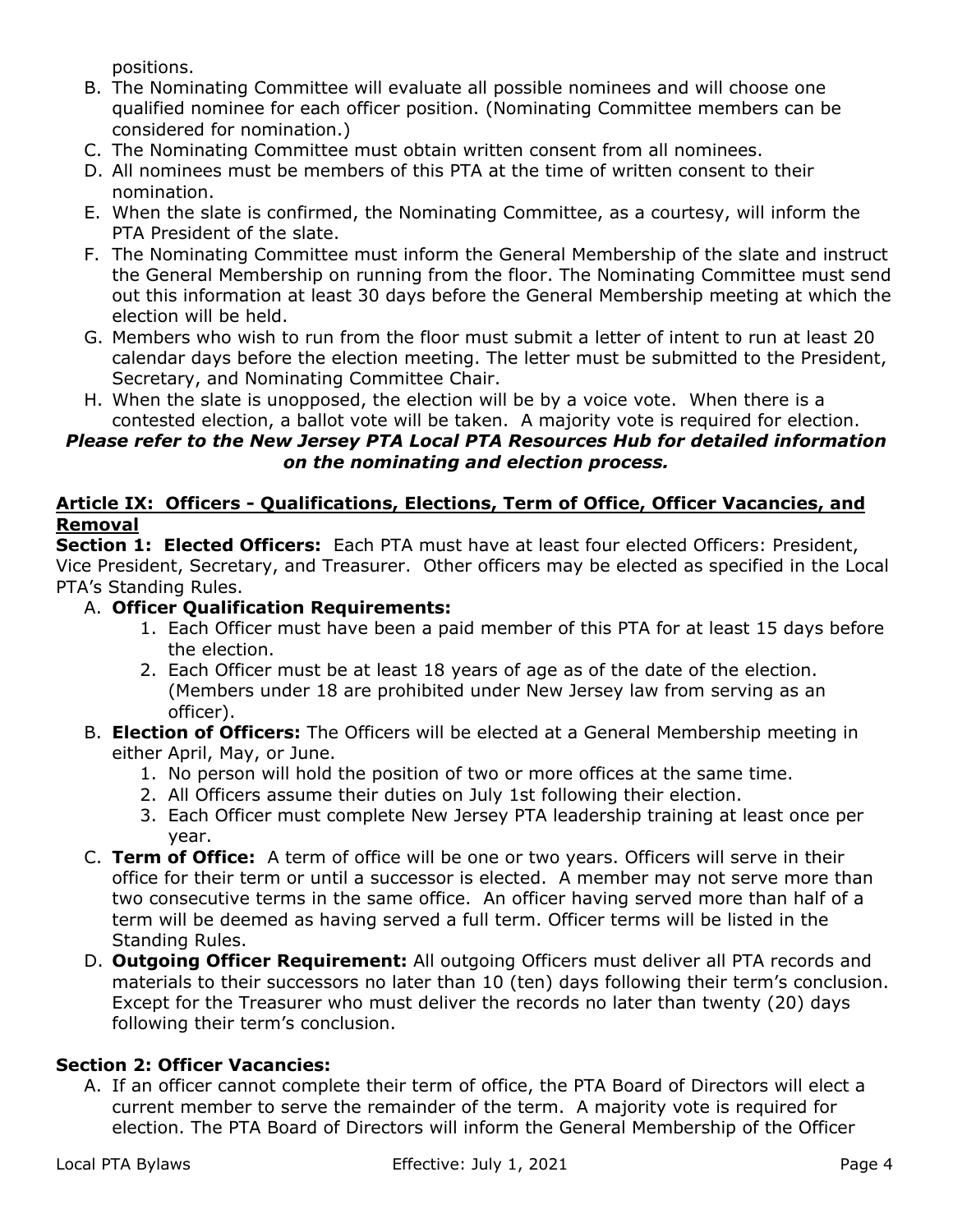change. At least five (5) days notice must be given of the Board of Directors meeting at which the election will be held.

B. In the event of a vacancy in the office of the President, a current or past member of the Board of Directors shall be elected.

**Section 3: Removal of an Officer or Board Member:** Any officer elected or appointed by the Board of Directors may be removed by the Board of Directors. An officer elected by the members may be removed with or without cause, only by a General Membership vote.

#### *Contact the New Jersey PTA for further instruction if considering the removal of an officer or board member.*

#### **Article X: Officer Duties**

**Section 1:** All elected officers are responsible for ensuring that the Local PTA Standard of Affiliations is adhered to in order to to keep this PTA in good standing with New Jersey PTA, the IRS, and the State of New Jersey.

**Section 2:** All elected officers must attend leadership training annually as provided for by New Jersey PTA. This Local PTA may request leadership training by sending the request in writing to the New Jersey PTA office.

**Section 3: President -** The President will preside at all meetings of this PTA and coordinate the work of the Officers and Committees of this Local PTA to promote the purposes.

**Section 4: Vice President -** The Vice President will act as an aide to the President and will, in their designated order, perform the duties of the President in the President's absence or inability to serve.

**Section 5: Recording/Corresponding Secretary -** If there is but one secretary, the secretary will perform both secretaries' duties. The Recording Secretary will record the minutes of all PTA meetings and the Board of Directors, have a copy of the official bylaws, a current membership list available at every meeting, and perform such other duties delegated to him/her. The Corresponding Secretary will conduct the association's general correspondence directed by the President, Board of Directors, or this Local PTA.

#### **Section 6: Treasurer –** The Treasurer will:

- A. Retain custody of all funds of this Local PTA; keep an accurate record of receipts and expenditures; pay all debts of this Local PTA following the approved budget as authorized by this Local PTA. All checks must have two signatures. The President and Treasurer are the primary authorized signers on the bank account(s) of this PTA. A third authorized signer is required. In the absence of one of the primary authorized signers, the third signer shall sign. The third signer shall be one of the other elected officers as prescribed in the Standing Rules of this PTA. *See the New Jersey PTA Treasurer's Resources for additional information about check signing.*
- B. Present a financial statement of accounts (Treasurer's Report) at every Board of Directors and General Membership meeting of this Local PTA and at other times when requested by the Board of Directors.
- C. Keep the record of membership dues owed to New Jersey PTA.
- D. The Treasurer's accounts will be reviewed annually or upon change of Officers. The Financial Review Committee will do this review.

#### **Section 7: Other Officers**

The duties of other elected Officers must be included in this PTA's Standing Rules.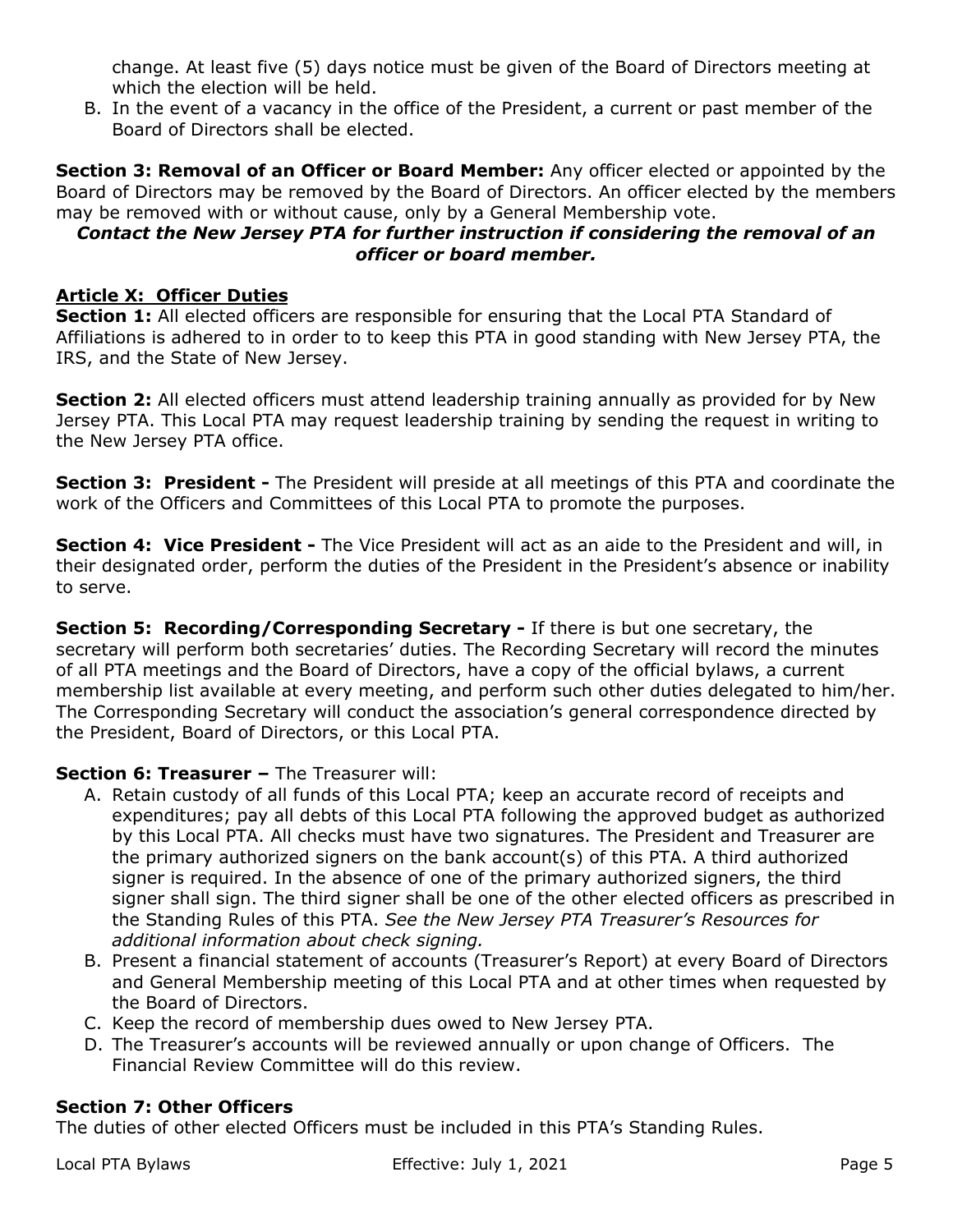#### **Article XI: Committees**

**Section 1:** Only members of this PTA are eligible to serve as Committee Chair or Committee Members.

**Section 2:** The President of this PTA is an ex-officio member of all Committees except the Nominating and Financial Review Committees.

#### **Section 3: Standing Committees are Committees with ongoing work throughout the year:**

- A. Standing Committees shall be created by the Board of Directors as required to promote the objectives and interests of the PTA. The Board of Directors will appoint the Chairs of the Standing Committees.
- B. The Chairs of all Standing Committees shall present plans of work to the Board of Directors for approval. No Committee work will be undertaken without the approval of the Board of Directors. All work performed must be done within the adopted budget.

#### **Section 4: Special Committees are Committees that serve a singular purpose for a short period:**

- A. Special Committees may be created by the President, Board of Directors, or the General Membership as deemed necessary to carry out this PTA's work.
- B. Special Committees are created for a specific purpose, the Committee ceases to exist when the Committee's work has concluded.

#### **Article XII: Meetings and Quorum**

**Section 1:** There are two types of meetings, Board of Directors meetings and General Membership meetings. Only members in good standing of this Local PTA are eligible to participate in this PTA's business. The elected officers of this PTA may meet at any time they choose.

#### **Section 2: Board of Directors Meetings**

- A. Regular meetings of the Board of Directors will be held ten times during the fiscal year, the dates to be fixed by the Board of Directors before the school year's first meeting.
- B. The Board of Directors may hold electronic meetings based on the New Jersey PTA's approved rules.
- C. Special Meetings of the Board of Directors may be called by the President or by a majority of the board members with five (5) days' notice given. The purpose of the meeting will be stated in the call to the meeting.
- D. **Quorum –** a majority of the current members of the Board of Directors shall constitute a quorum.

#### **Section 3: General Membership Meetings**

- A. At least three (3) General Membership meetings will be held during the school year. Dates of the meetings will be announced to the General Membership before the year's first General Membership meeting.
- B. Local PTAs may hold electronic meetings based on the New Jersey PTA Board of Directors' approved rules.
- C. Five (5) days notice will be given if necessary to change the meeting date.
- D. Special Meetings of the General Membership may be called by the Board of Directors, with five (5) days' notice. The purpose of the meeting will be stated in the call to the meeting.
- E. **Quorum –** the quorum requirement shall be specified in the standing rules but shall be at least ten members or double the number of your officers plus one, whichever is greater.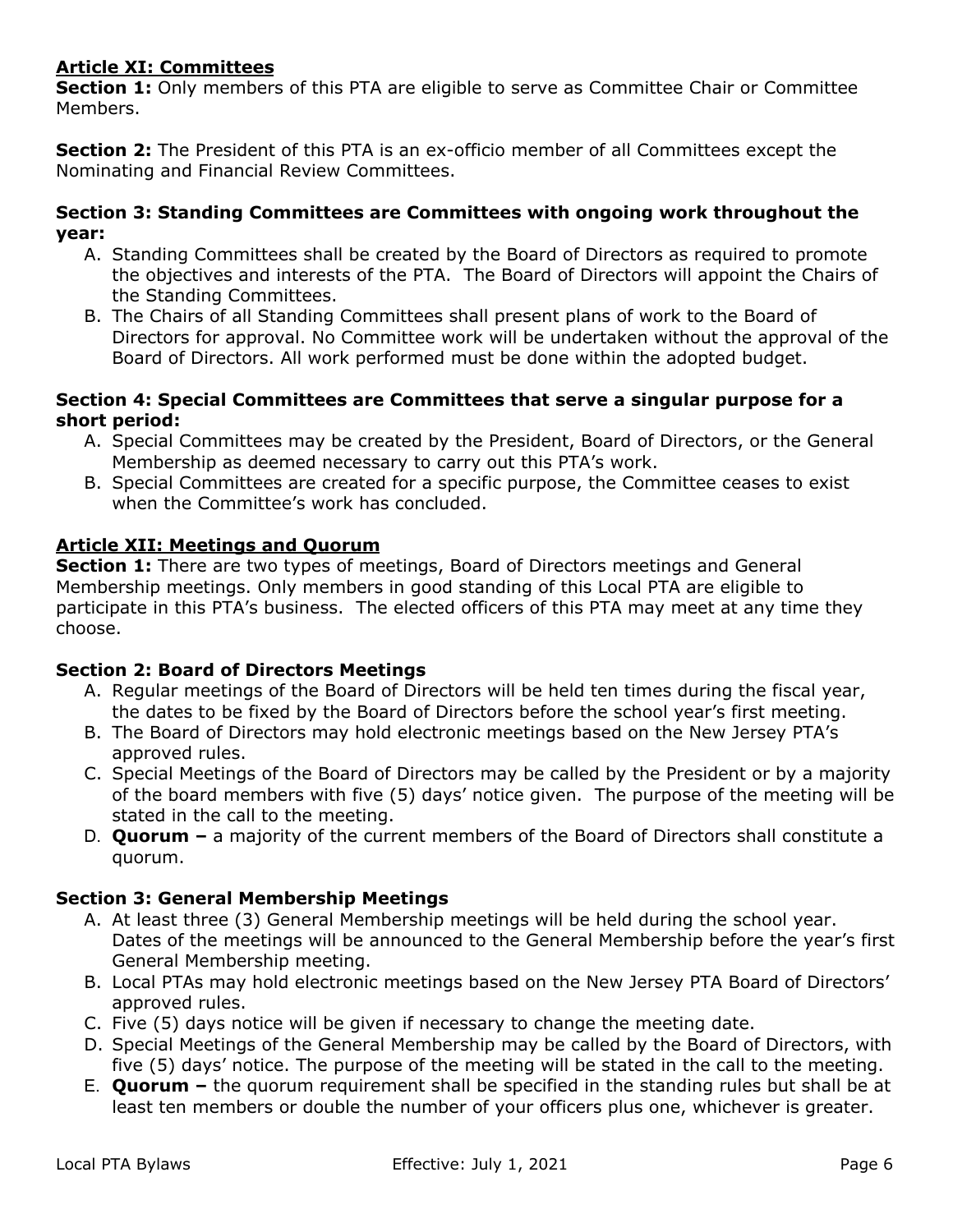#### **Article XIII: New Jersey Annual Meeting**

The cost of attending the New Jersey PTA Annual Meeting is a legitimate line item expense in the Local PTA budget. This Local PTA must prescribe the amount of money the PTA will spend on delegate expenses to the Annual Meeting in their budget.

#### **Article XIV: Dissolution**

**Section 1:** Dissolution of this PTA can be achieved only by following these procedures:

- A. A Local PTA Board of Directors considering dissolution must afford a New Jersey PTA representative an opportunity to speak to the Board of Directors before taking any action.
- B. If the Board of Directors votes to recommend dissolution, they must question their General Membership. The Board of Directors must give at least 60 days' written notice to the New Jersey PTA and this PTA's General Membership before the meeting at which the question of dissolution will be raised.
- C. A New Jersey PTA representative must be allowed to speak at the General Membership meeting.
- D. Approval to dissolve this PTA requires a majority vote by written ballot by the General Membership of this PTA present at the meeting. The individuals eligible to vote must have been paid members at least 60 days before the General Membership meeting at which the vote to dissolve takes place.
- E. Upon dissolution, this Local PTA is obligated to: pay all debts and obligations of the Local PTA, including any outstanding membership dues owed to New Jersey PTA; submit any residual money to the New Jersey PTA or distribute it to one or more New Jersey non-profit organizations that have established tax-exempt status under section 501(C)3 of the Internal Revenue Code and whose purposes are in accordance with those of New Jersey PTA and National PTA; submit to New Jersey PTA all of this Local PTA's permanent records including all financial documents and immediately stop using the PTA name in any capacity.
- F. Upon dissolution, the New Jersey PTA is obligated by law to immediately notify the following agencies that this PTA is dissolved and therefore no longer legally eligible for tax exemption.
	- 1. Internal Revenue Service (this PTA EIN will no longer be valid)
	- 2. State of New Jersey Division of Consumer Affairs Charities Registration Division
	- 3. State of New Jersey Division of Consumer Affairs Legalized Games of Chance Control Commission
	- 4. State of New Jersey Department of the Treasury Division of Revenue
	- 5. National PTA

**Section 2:** The charter of this PTA will be subject to withdrawal by the New Jersey PTA. The status of such association as a Local PTA will be subject to termination if this PTA is found to violate its bylaws, the bylaws of New Jersey PTA, or the bylaws of National PTA. It is also subject to termination if it is found to be engaged in a practice or activity that may tend to defeat the purposes and principles of the National PTA.

**Section 3:** PTAs that become inactive due to a lack of officers must submit its residual money to the New Jersey PTA. New Jersey PTA will hold this money in a reserve account, and if the PTA is reactivated, New Jersey PTA will return the money to the newly re-activated PTA. If the PTA is not reactivated within three (3) years, this money will be absorbed into the New Jersey PTA general operating account.

#### **Article XV: Standards of Affiliation Requirements of this PTA**

As detailed in the Local PTA Standards of Affiliation, PTA's must:

A. File the IRS form 990 with the IRS annually by November 15th.